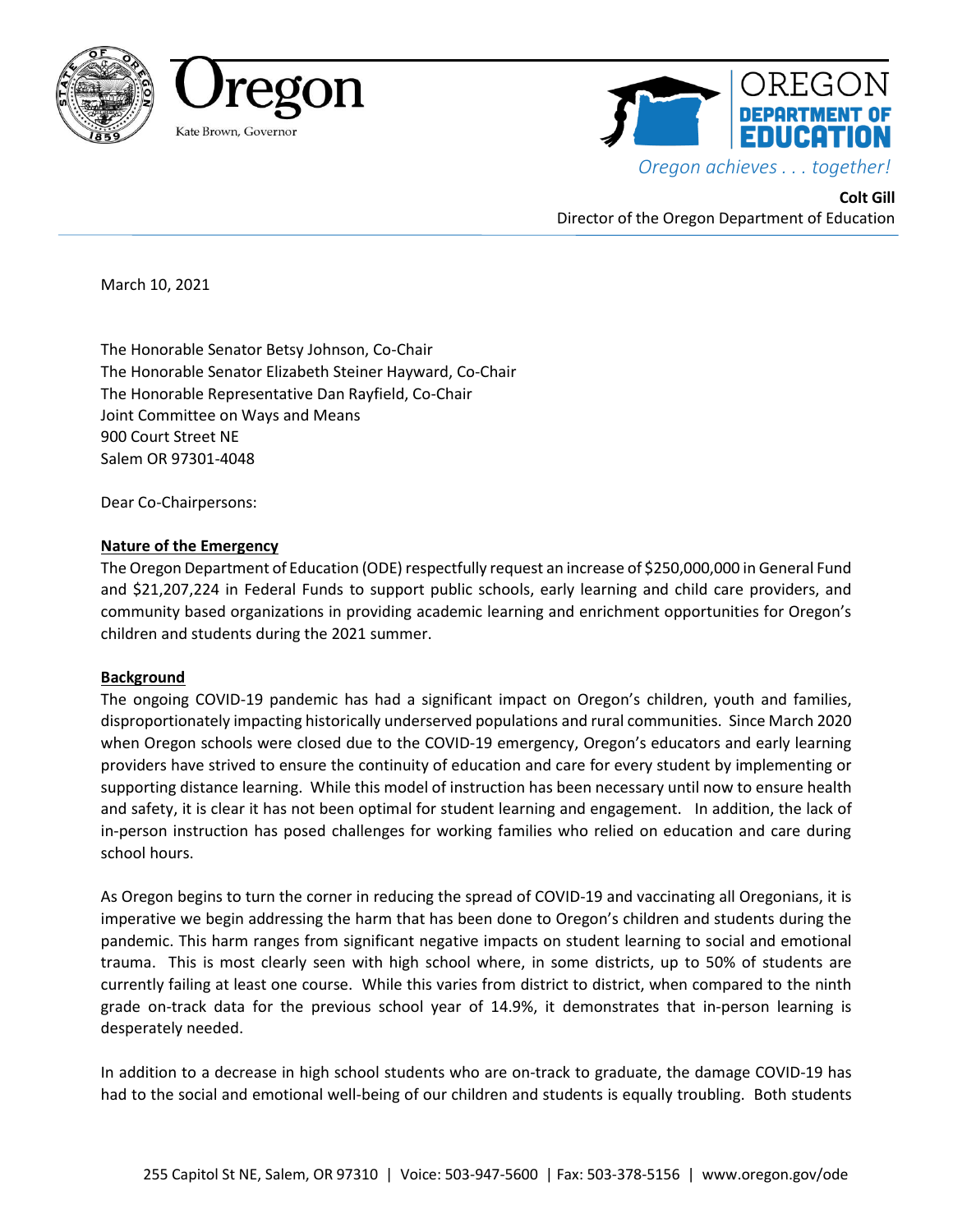and children have endured months of social isolation, unable to interact with friends, family, and teachers, and in some cases, to access mental health services offered by schools.

Data from the Centers for Disease Control and Prevention (CDC) shows that, in 2020, there was a 24% increase in emergency room mental health visits for children ages 5 to 11, compared to 2019. For adolescent ages 12 to 17, that increase was 31 percent. More troubling, while youth depression and suicide rates have been climbing over the last decade, the isolation and hopelessness brought on by the pandemic has exacerbated this trend. Last summer, the CDC reported that one in four young adults had contemplated suicide in the previous month.

Research conducted by the University of Oregon since the start of the emergency has shed light on the fact that families with young children are also struggling, in particular because the pandemic is creating material hardship for a large percentage of families with young children, especially BIPOC families. Families with children under five are reporting experiencing difficulties paying for basic needs, such as food, utilities, and childcare. This leads to emotional distress among caregivers, which is predictive of emotional and behavioral difficulties for young children.

### **Agency Action**

Oregon students are re-entering the classroom this spring for hybrid or full in-person instruction in many districts. This in-person contact, peer-to-peer engagement and direct instruction is essential for our children's ongoing learning, and emotional and mental well-being. As vaccines and many other mitigation efforts are reducing community case rates and making it possible to return to in-person learning, it is critical that we seek opportunities for additional support services and supplemental learning time. A critical opportunity lies in the upcoming summer months when public schools, early learning and child care providers, and community based organizations together can provide critical continuity in education and necessary support for children, youth and families. This includes a range of options best suited for each child and student that includes engaging enrichment and learning opportunities, and wraparound services, including mental health support. The Oregon Department of Education is proposing \$250 million of General Fund and \$21.2 million in Federal Funds to be leveraged with an additional \$55.2 million of district funding from the federal stimulus or other resources, to meet the following objectives:

- Academic and enrichment programs for as many children and students that wish to participate, including wrap around care.
- Academic summer school to support high school students with credit loss.
- Child care and early learning program opportunities for children birth to 5 years of age.

To accomplish these objectives, ODE is proposing to invest \$205.6 million of General Fund and Federal Funds for grants to school districts to fund summer school for high school students; academic and enrichment programs for K-8 students; and wrap around child care services for low-income, working families with K-5 students that wish to participate in academic and enrichment programs. In addition, the Department, through the Early Learning Division (ELD), proposes to invest \$23.2 million of General Fund and Federal Funds for existing programs to provide early learning and child care services for 5,000 children from birth to 5 and children with disabilities. Lastly, the Department will use \$41.2 million of General Fund of the proposed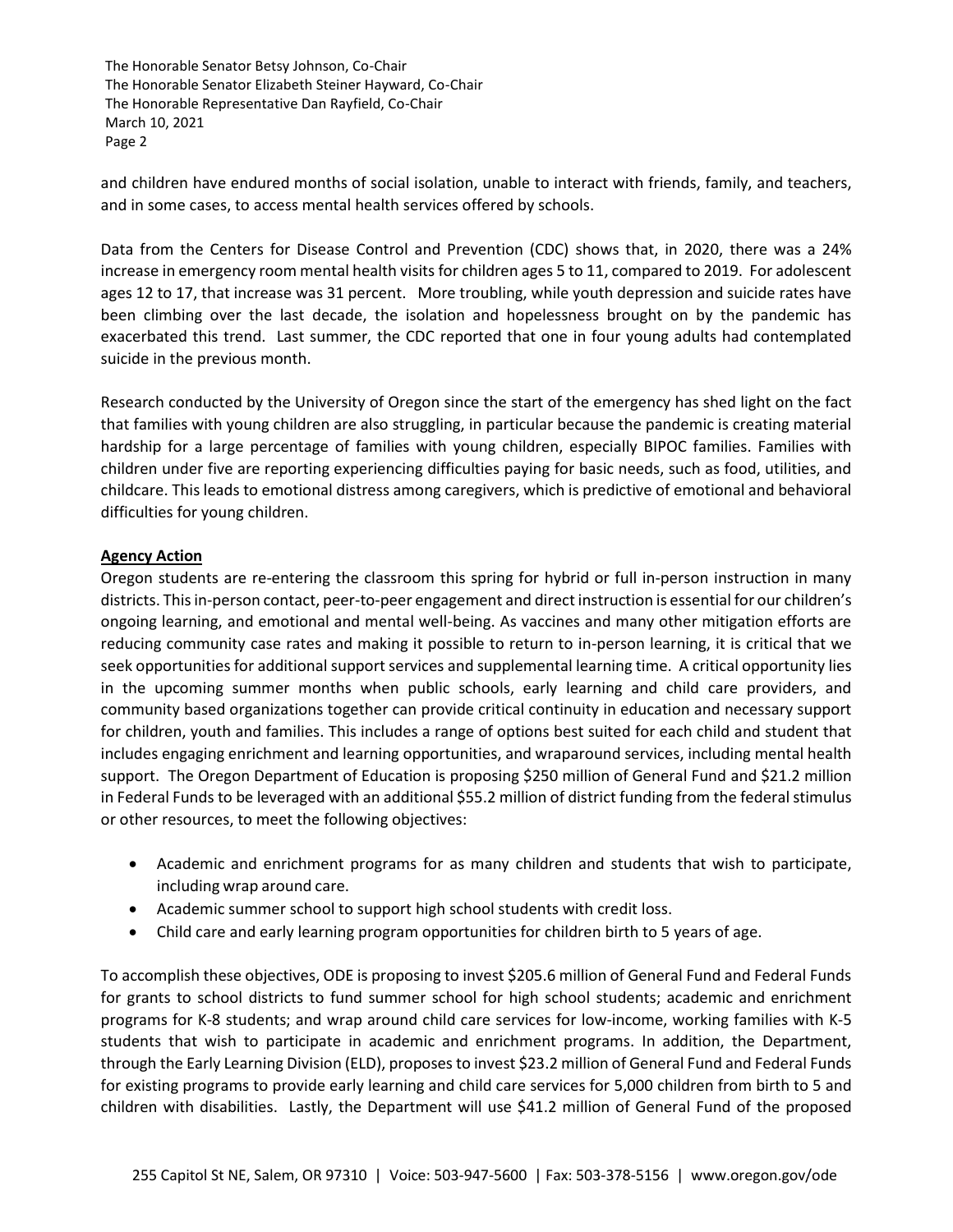funding to award a grant to the Oregon Community Foundation for two purposes: 1) \$40 million for schoolaged children to participate in enrichment programs offered through public and non-profit organizations that provide community-based services across the state, and 2) \$1.2 million for children (Birth-5) and families that supports social and emotional development, family well-being, and kindergarten transition. The remaining \$1.2 million of this request would be used for administrative operations for both ODE and ELD.

### **Summer Enrichment/Academic Program Grants (K-8 Students) – \$93.7 million**

ODE will provide funds for school districts to offer extracurricular classes and/or activities for K-8 students to receive advanced academic instruction; get extra help for student learning; and/or discover new hobbies, interests and activities outside the classroom setting. The program will offer each school district a grant that will fund 75% of the estimated program cost of \$124.9 million. While the cost of these type of programs vary, research shows that high-quality and successful programs cost approximately \$1,200 per child for an eight-week program. However, based on outreach to our professional network, there is a higher cost due to COVID-19 with the need for social distancing and additional safety protocols. As a result, it is recommended to use an estimate of \$1,800 per child. Using this as a guideline, the Department estimates a minimum of 69,180 K-8 students across the state would receive support from the Summer Enrichment/Academic Program Grants.

ODE will calculate the maximum amount of funds for each district using the same methodology as the State School Fund with an increased adjustment for school district with high rate of poverty. Each district will have an opportunity to submit an intent to participate based on the requirements of the program. For participating districts, grant awards will be made based on the numbers of students they estimate to serve. Any funds not awarded due to the district choosing either not to participate or not fully serving the estimated number of students, will remain unallocated.

# **Summer Academic Support Grants (High School Students) – \$71.9 million**

These grants would offer up to 75% of the estimated cost for school districts to serve up to 50% of its high school student population with a six week, four days a week course that enables them to make up any high school credits during the last two school years. The total estimate for this program is \$95.9 million, of which ODE would fund \$71.9 million (75% of program cost). Every school district with a high school (185 out of 197) would receive funding that is based on actual school year instructional and student transportation cost. ODE will provide an estimated amount of grant funding for each school district based on serving 50% of the high school population. This represents 89,743 students in grade 9 through 12.

Based on 50% of each school districts high school population, ODE will calculate the amount of maximum funds available by district. Each district will have an opportunity to submit an intent to participate based on the requirements of the program. For participating districts, grant awards will be made based on the numbers of students they estimate to serve. The funds that are not awarded due to districts choosing either not to participate or not fully serving the estimated number of students, will remain unallocated.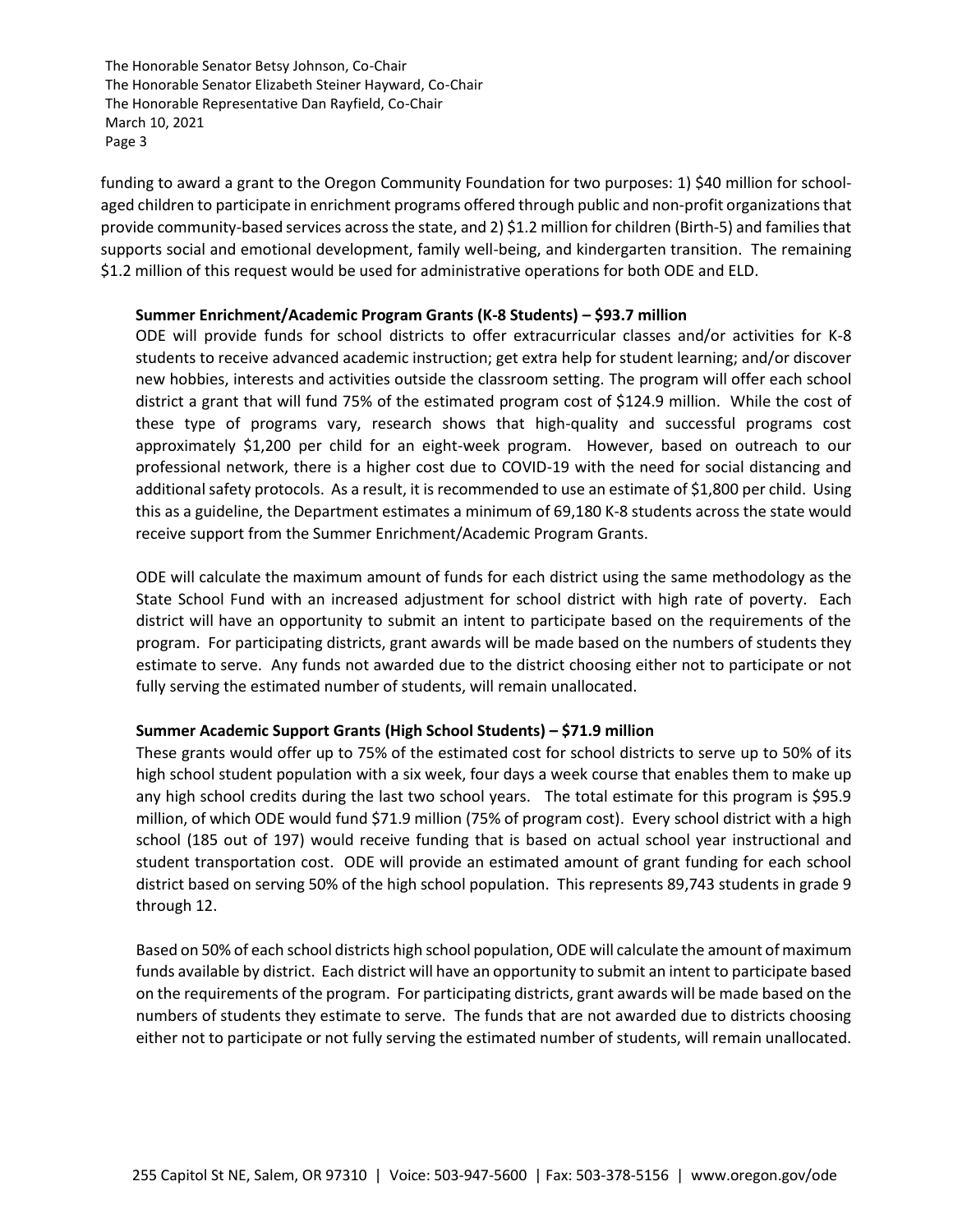#### **School Activity Grants - \$40 million**

In addition to funding administered through school districts and existing early learning programs, ODE will enter into a partnership with the Oregon Community Foundation by providing a \$41.2 million grant that allows both for summer activities for an estimated K-12 students, as well as additional support services for children birth to 5 and their families.

ODE will target \$40 million of the grant for OCF to award Summer Activity Grants. These grants would help support enrichment programs that focus on activities that support learning that occurs outside the classroom. These services will be offered through public and non-profit organizations that provide community-based services for a variety of indoor and outdoor activities, including but not limited to music, arts, physical education, and other various activities that encourage engagement and participation with peers. These activities will be available to all school-aged children and youth. Using the same estimate of a high-quality enrichment program used under the Summer Enrichment/Academic Program Grants, ODE estimates a minimum of 20,000 students could participate in these services.

### **Parent and Child Support Grants - \$1.2 million**

The remaining \$1.2 million of the OCF grant will be used, in partnership with ELD, to provide Parent/Child Support Grants to support an estimated 600 families with children, ages birth to 5, to participate in 12 weeks of parent-child summer programming. The services would support socialemotional development and healthy attachment, and be delivered in-person in accordance with applicable COVID-19 practices. Providers that serve children with disabilities in inclusive environments and families that have experienced trauma or at-risk for child welfare system involvement would be prioritized, including families served by Relief Nurseries and Healthy Families Oregon program partners.

#### **School Child Care Grants - \$30 million General Fund/\$10 million Federal Funds**

These grants will provide a complement to the Summer Enrichment/Academic Program Grant for lowincome families with K-5 students that wish to participate in the programs, but would need wrap around child care to do so. Qualified school districts may also receive along with their Summer Enrichment/Academic Program Grants, a School Child Care Grant to offer part-time child care services either operated by the school district or in partnership with experienced child care providers in the community. This grant funding is estimated at \$40 million total and is based on serving K-5 participants in Title I elementary schools. Based on the total estimated participation of 69,180 in the summer programming offered by school districts, it is estimated that 25,218 of these students would receive support from additional wrap around child care services.

ODE will calculate a maximum amount of funding for each school district that operates Title I elementary schools. This amount will be based on an estimated child care cost for 15% of each district's K-5 students for 8 weeks. This will enable the student to participate in the Summer Enrichment/Academic offered by the school district. Each district will have an opportunity to submit an intent to participate based on the requirements of the program. For participating districts, grant awards will be made based on the numbers of students they estimate to serve. The funds that are not awarded due to districts choosing either not to participate or not fully serving the estimated number of students, will remain unallocated.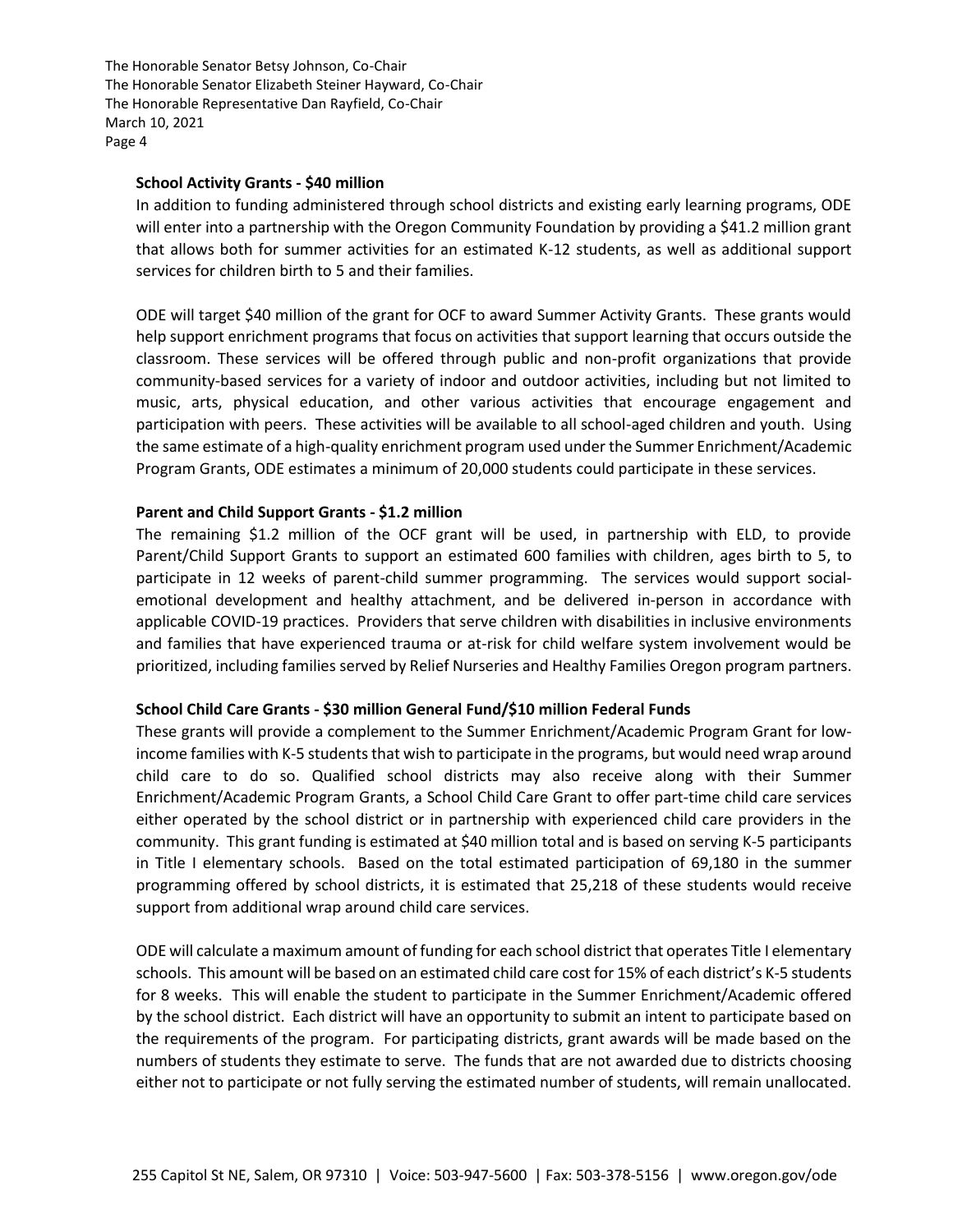### **Early Learning Programs - \$12 million General Fund/\$11.2 million Federal Funds**

To help support additional learning and child care for Oregon children from birth to age five, the ELD will use its existing portfolio of programs to offer additional programing. This includes the Oregon Prekindergarten Program, Preschool Promise, and the Early Childhood Equity Fund. The ELD will increase current grants and contracts for these programs by \$8.0 million, which will result in 2,900 summer slots for children from birth to age 5 for a programming period that ranges between 8 to 12 weeks, depending on the program model. In addition, ELD will increase the Kindergarten Readiness Partnership and Innovation Program (KPI) contracts with Early Learning Hubs by \$4.0 million to expand kindergarten transition programming to reach an additional 2,000 children and families and schools statewide.

The ELD also proposes utilizing Child Care Development Block Grant (CCDBG) funds received through the federal stimulus act to increase its existing agreement with the Oregon Department of Human Services (ODHS) for the Employment Related Day Care (ERDC) Program. The ELD will provide \$8.2 million (\$300,000 for ODHS administration) that will enable ODHS to expand the ERDC program to more providers to participate in ERDC, increase supports for providers serving children with special needs, and serve additional families, beginning this summer. ELD and ODHS will collaborate on setting priority communities with an eventual goal of subsidizing care for an additional 1000 eligible families. To help support new licensed and licensed exempt service providers into ERDC, the ELD will also include these providers in future phases of the Emergency Child Care grants program to cover operational costs. This is estimated at an additional \$3.0 million in federal child care stimulus funds.

In total, the ELD estimates this \$23.2 million investment will enable over 5,000 children from birth to 5 years of age to receive services through the summer months. This investment will provide substantial relief and support in meeting both the need for increased early learning opportunities for children and supports for working families.

# **Agency Operations - \$1.2 million**

In order to stand up two new school-based grant programs, deliver enhanced programming for seven existing early learning programs, and develop a partnership and agreement with the Oregon Community Foundation to deliver summer activity grants, ODE will require 2.25 FTE that will be fulfilled through 9 positions over a six-month period. This will allow for the necessary time and support for the agency to develop guidelines and rules; formalize funding models; facilitate processes for applications and grant agreements; administer funding disbursement and grant management; ensure accountability and accuracy in the payment of funds; provide technical assistance and support to school districts and community-based partners; conduct the necessary reporting, evaluation and review of fiscal and program documentation; and successfully close out all grants and/or contracts.

The total cost of these positions along with employee-related expenses and professional service contracts is estimated to be \$1,175,772 for the period between April 2021 through September 2021. Each position would be established as limited-duration.